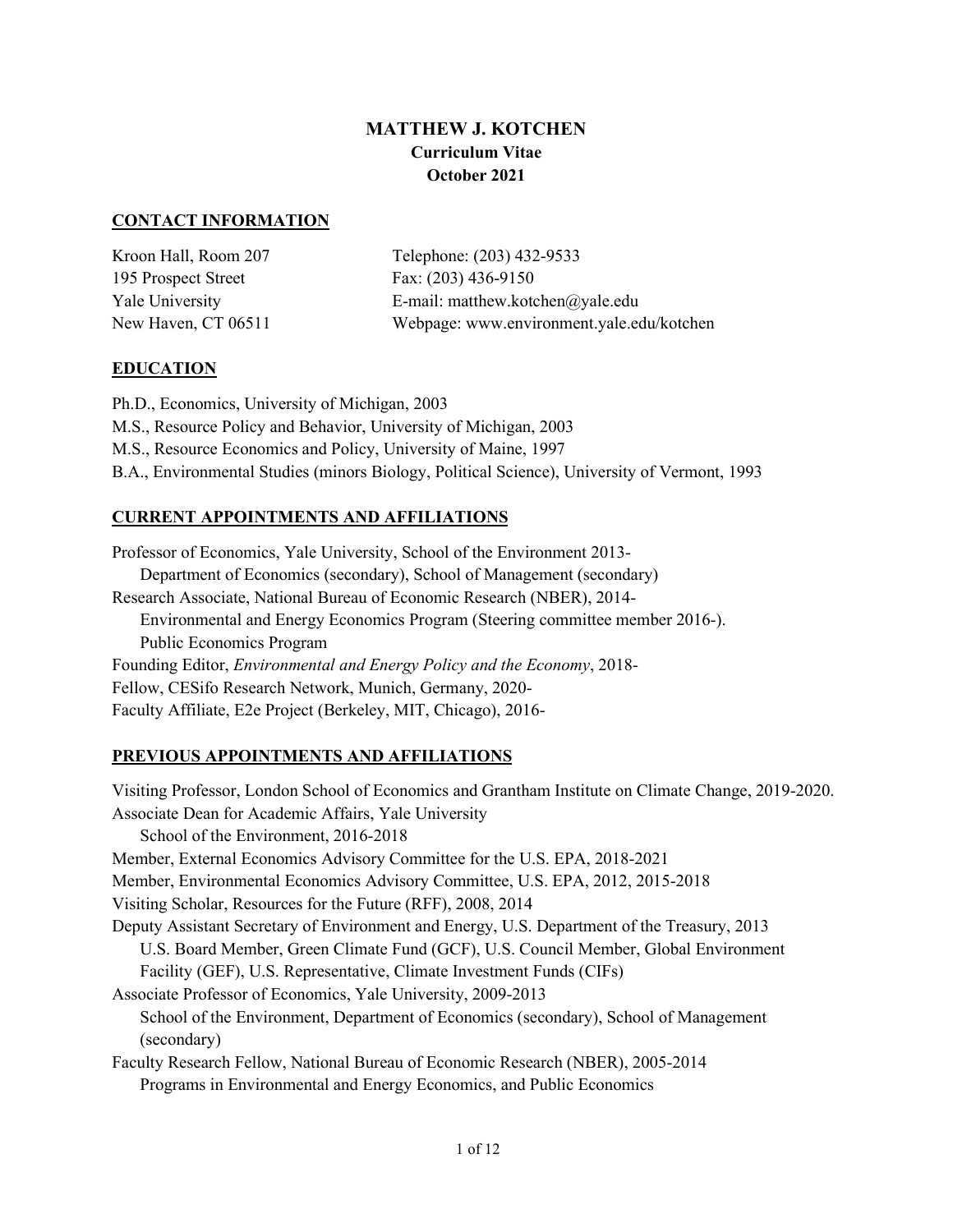Visiting Chief Economist, Environmental Defense Fund (EDF), 2011 Visiting Assistant Professor, Department of Economics, Stanford University, 2008-2009 Visiting Researcher, University of California Energy Institute (UCEI) at UC Berkeley, 2008-2009 Associate Professor of Economics, University of California, Santa Barbara, 2009-2010 Assistant Professor of Economics, University of California, Santa Barbara, 2005-2009 Bren School of Environmental Science and Management, Department of Economics (courtesy)

Assistant Professor of Economics, Williams College, 2003-2005 Department of Economics, Center for Development Economics (affiliated), Environmental Studies

(affiliated), Maritime Studies (affiliated)

#### **JOURNAL PUBLICATIONS**

- "Keep Climate Policy Focused on the Social Cost of Carbon," *Science*, 373 (2021) 850-852, with J. Aldy, R. Stavins, and J. Stock.
- "The Producer Benefits of Implicit Fossil Fuel Subsidies in the United States," *Proceedings of the National Academy of Sciences*, 118 (2021) No. 14.
- "Policy Instrument Choice with Coasean Provision of Public Goods," *Journal of the Association of Environmental and Resource Economists*, forthcoming, with C. Costello.
- "Environmental Benefit-Cost Analysis: A Comparative Analysis Between the United States and the United Kingdom," *Annual Review of Resource Economics*, 13 (2021) 267-288, with J. Aldy and G. Atkinson.
- "Funding Public Goods Through Dedicated Taxes On Private Goods," *Land Economics*, forthcoming, with N. Chan.
- "The Role of Retrospective Analysis in an Era of Deregulation: Lessons from the U.S. Mercury and Air Toxics Standards," *Review of Environmental Economics and Policy*, 15 (2021) 163-168, with Evans, M., K. Palmer, J. Aldy, M. Fowlie, and A. Levinson.
- "Co-Benefits and Regulatory Impact Analysis: Theory and Evidence from Federal Air Quality Regulations," *Environmental and Energy Policy and the Economy,* 2 (2021) 117-156, with J. Aldy, M. Evans, M. Fowlie, A. Levinson, and K. Palmer.
- "Deep Flaws in Mercury Regulatory Analysis," *Science*, 368 (2020) 247-248, with J. Aldy, M. Evans, M. Fowlie, A. Levinson, and K. Palmer.
- "On the Scope of Climate Finance to Facilitate International Agreement on Climate Change," *Economics Letters*, 190 (2020).
- "Even the Representative Agent Must Die: Using Demographics to Inform Long-Term Social Discount Rates," *Journal of the Association of Environmental and Resource Economists*, 7 (2020) 379-415, with E. Addicott and E. Fenichel.
- "The Use of Group-Level Approaches to Environmental and Natural Resource Policy," *Review of Environmental Economics and Policy*, 14 (2020)173-193, with K. Segerson.
- "The Need for More—Not Less—External Review of Economic Analysis at the U.S. EPA," *Review of Environmental Economics and Policy*, 13 (2019) 308-316, with K. Boyle.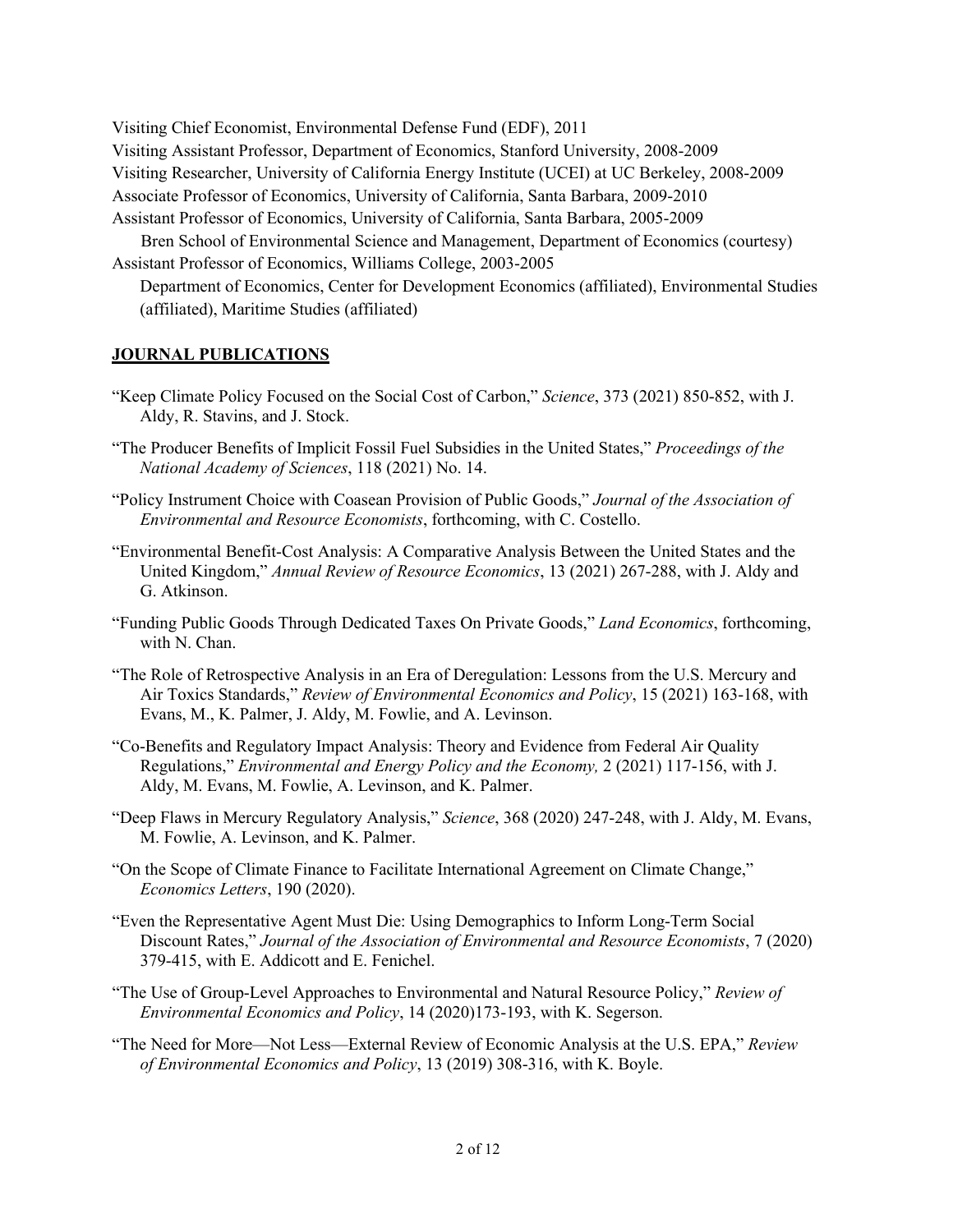- "On the Use of Group Performance and Rights for Environmental Protection and Resource Management," with K. Segerson, *Proceedings of the National Academy of Sciences*, 116(2019) 5285-92.
- "Maximizing the Impact of Climate Finance: Funding Projects or Pilot Projects?" with C. Costello, *Journal of Environmental Economics and Management*, 92 (2018) 270-281.
- "Retreat on Economics at the EPA," with K. Boyle, *Science*, 361 (2018) 729,.
- "Which Social Cost of Carbon? A Theoretical Perspective," *Journal of the Association of Environmental and Resource Economists*, 5 (2018) 673-694
- "Deciphering Dueling Analyses of Clean Water Regulations," with K. Boyle and V.K. Smith, *Science*, 358 (2017) 49-50.
- "Public Willingness to pay for a U.S. Carbon Tax and Preferences for Spending the Revenue," with Z. Turk and A. Leiserowitz, *Environmental Research Letters*, 12 (2017) 094012.
- "Cofinancing in Environment and Development: Evidence from the Global Environment Facility," with N. K. Negi, *World Bank Economic Review*, forthcoming.
- "Longer-Run Evidence on Whether Building Energy Codes Reduce Residential Energy Consumption," *Journal of the Association of Environmental and Resource Economists*, 4 (2017) 135-153.
- "Opportunities for Advances in Climate Change Economics," with M. Burke, M. Craxton, C. Kolstad, C. Onda, H. Allcott, E. Baker, L. Barrage, R. Carson, K. Gillingham, J. Graff Zivin, M. Greenstone, S. Hallegatte, W. M. Hanemann, G. Heal, S. Hsiang, B. Jones, D. L. Kelly, R. Kopp, R. Mendelsohn, K. Meng, G. Metcalf, J. Moreno-Cruz, R. Pindyck, S. Rose, I. Rudik, J. Stock, R. Tol, *Science*, 352 (2016) 292-293.
- "Reassessing the Contribution of Natural Gas to U.S. CO<sub>2</sub> Emission Reductions Since 2007," with E. Mansur, *Nature Communications*, 7 (2016), Article 10648.
- "An Economic Perspective on the EPA's Clean Power Plan," with M. Fowlie, L. Goulder, S. Borenstein, J. Bushnell, L. Davis, M. Greenstone, C. Kolstad, C. Knittle, R. Stavins, M. Wara, F. Wolak, and C. Wolfram, *Science*, 346 (2014) 815-816.
- "Testing Motives for Charitable Giving: A Revealed-Preference Methodology with Experimental Evidence," with R. Deb and R. Gazzale, *Journal of Public Economics*, 120 (2014) 181-192.
- "Conflicts of Interest Distort Public Evaluations: Evidence from the Top 25 Ballots of NCAA Football Coaches," with M. Potoski, *Journal of Economic Behavior and Organization*, 107 (2014) 51-63.
- "Reconsidering Donations for Nonmarket Valuation," *Environmental and Resource Economics*, 62 (2015) 481-490.
- "Temporal and Spatial Heterogeneity in Marginal Emissions: Implications for Electric Cars and Other Electricity-Shifting Policies," with J. Graff Zivin and E. Mansur, *Journal of Economic Behavior and Organization*, 107 (2014) 248-268.
- "The Identification of Causal Effects in Environmental and Energy Economics," with M. Evans and C. Vossler, *Journal of Economic Behavior and Organization*, 107 (2014) 173-175.
- "How Stringent are the U.S. EPA's Proposed Carbon Pollution Standards for New Power Plants?" with E. Mansur, *Review of Environmental Economics and Policy*, 8 (2014) 290-306.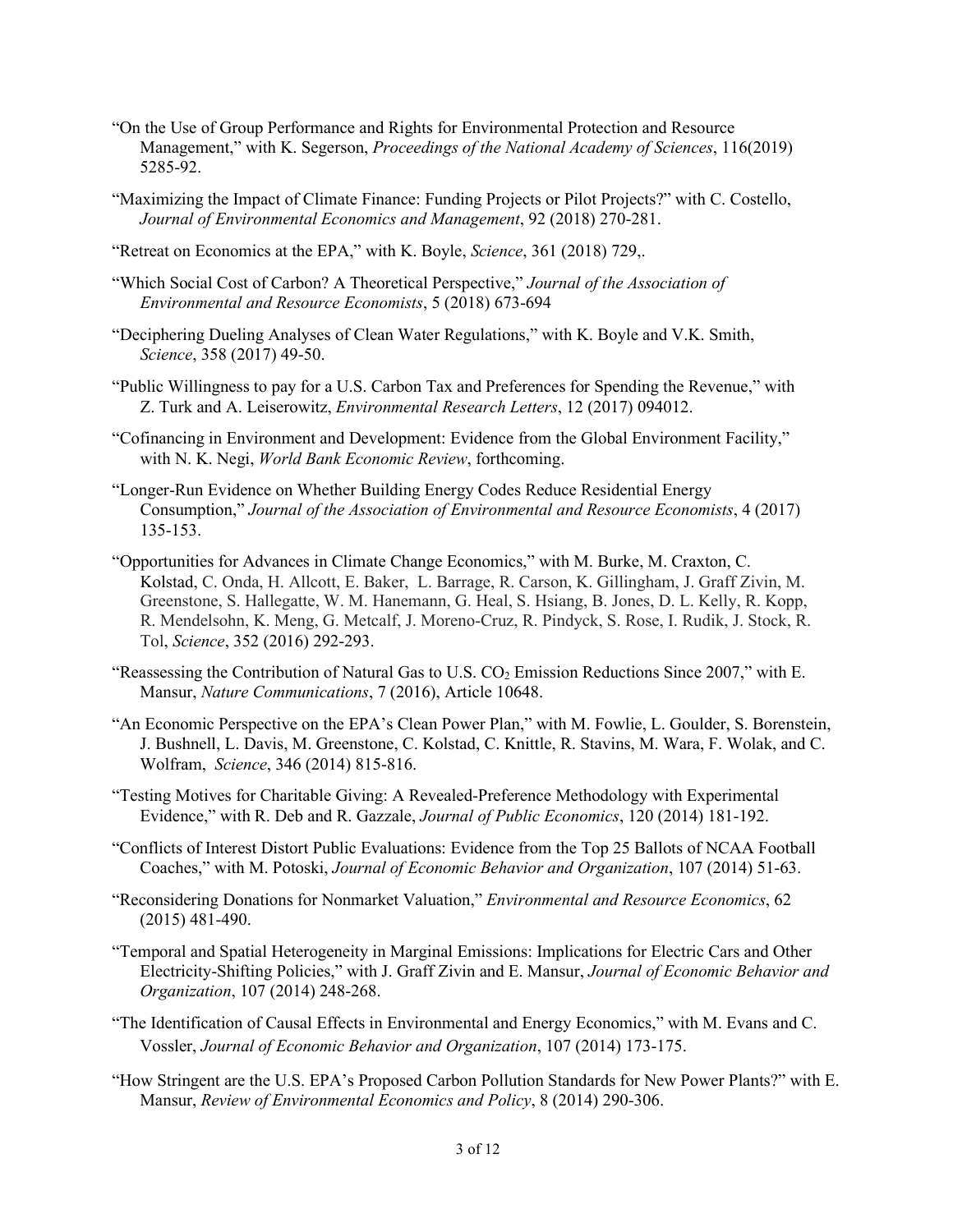- "A Generalized Impure Public Good and Linear Characteristics Model of Green Consumption," with N. Chan, *Resource and Energy Economics*, 37 (2014) 1-17.
- "Rebound Effect is Over-Played," with K. Gillingham, D. Rapson, and G. Wagner, *Nature*, 493 (2013) 475-476.
- "Do Building Codes Save Energy? Evidence from Residential Billing Data in Florida," with G. Jacobsen *The Review of Economics and Statistics*, 95 (2013) 34-49.
- "Voluntary- and Information-Based Approaches to Environmental Management: A Public Economics Perspective," *Review of Environmental Economics and Policy*, 7 (2013) 276-295.
- "Community-Based Incentives for Environmental Protection: The Case of Green Electricity," with G. Jacobsen and G. Clendenning, *Journal of Regulatory Economics*, 44 (2013) 30-52.
- "Willingness-to-Pay and Policy-Instrument Choice for Climate-Change Policy in the United States," with K. Boyle and A. Leiserowitz, *Energy Policy*, 55 (2013) 617-625.
- "Corporate Social Responsibility for Irresponsibility," with J. Moon, *The B.E. Journal of Economic Analysis & Policy* (Contributions), 12:1 (2012) Article 55.
- "The Behavioral Response to Voluntary Provision of an Environmental Public Good: Evidence from Residential Electricity Demand," with G Jacobsen and M. Vandenbergh, *European Economic Review*, 56 (2012) 946-960.
- "Willingness to Pay and Political Support for a U.S. National Clean Energy Standard," with J. Aldy and A. Leiserowitz, *Nature Climate Change*, 2 (2012) 596-599.
- "Effects of Marine Reserves on California Spiny Lobster are Robust and Modified by Fine-Scale Habitat Features and Distance From Reserve Borders," with M. Kay, H. Lenihan, and C. Miller, *Marine Ecology Progress Series*, 451 (2012) 137-150.
- "Business Cycle Effects on Concern About Climate Change: The Chilling Effect of Recession," with M. Kahn, *Climate Change Economics*, 2 (2011) 257-273.
- "Green Clubs," with K. van 't Veld, *Journal of Environmental Economics and Management*, 62 (2011) 309-322.
- "Does Daylight Saving Time Save Energy? Evidence from a Natural Experiment in Indiana," with L. Grant, *The Review of Economics and Statistics*, 93 (2011) 1172-1185.
- Review of *Climatopolis: How Our Cities Will Thrive in a Hotter Future,* by M. Kahn, *Journal of Economic Literature*, 49 (2011) 777-779.
- "A Free Lunch in the Commons," with S. Salant, *Journal of Environmental Economics and Management*, 61 (2011) 245-253.
- "Energy Efficiency Codes: Plan B for Climate Change?" *The Milken Institute Review*, (2011) 58-69.
- "Explaining the Price of Voluntary Carbon Offsets," with M. Conte, *Climate Change Economics*, 1 (2010) 93-111.
- "Voluntary Provision of Public Goods for Bads: A Theory of Environmental Offsets," *Economic Journal*, 119 (2009) 883-899.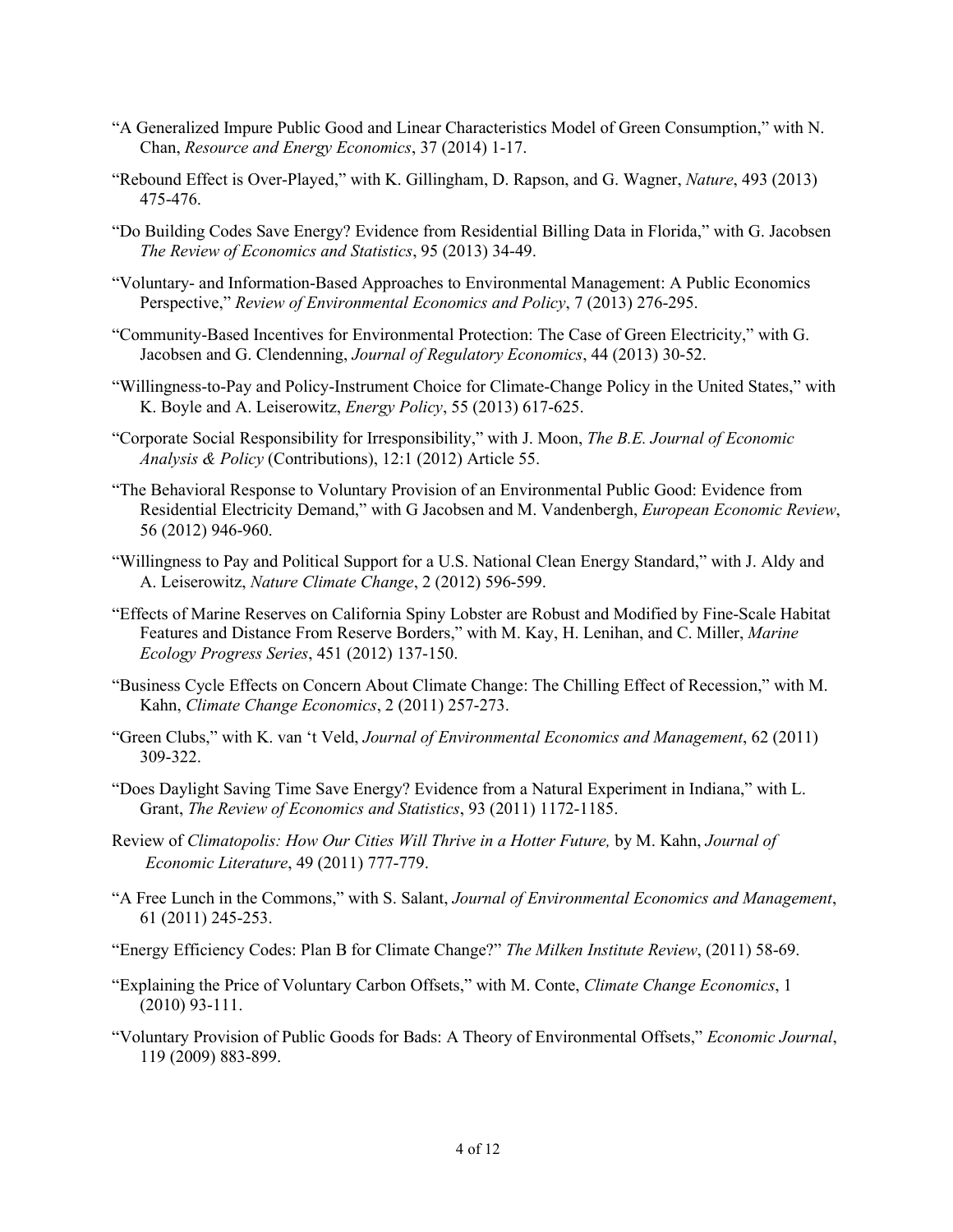- "A Meta-Analysis of Cost of Community Service Studies," with S. Schulte, *International Regional Science Review*, 32 (2009) 376-399.
- "Grades, Course Evaluations, and Academic Incentives," with D. Love, *Eastern Economic Journal*, 36 (2010) 151-163.
- "Pharmaceuticals in Wastewater: Behavior, Preferences, and Willingness to Pay for a Disposal Program," with J. Kallaos, K. Wheeler, C. Wong, and M. Zahller, *Journal of Environmental Management*, 90 (2009) 1476-1482.
- "Offsetting Green Guilt," *Stanford Social Innovation Review*, Spring 2009, 26-31.
- "The Effect of Geomorphic Channel Restoration on Streamflow and Groundwater in a Snow-Melt Dominated Watershed," with C. Tague and S. Valentine, *Water Resources Research*, 44 (2008).
- "Reef Structure Regulates Small-Scale Spatial Variation in Coral Bleaching," with H. Lenihan, M. Adjeroud, J. Hench, and T. Nakamura, *Marine Ecology Progress Series*, 270 (2008) 127-141.
- "Conservation: From Voluntary Restraint to a Voluntary Price Premium," with M. Moore, *Environmental and Resource Economics*, 40 (2008) 195-215.
- Review of "Our Precarious Habitat," by M. A. Benarde*, Journal of the American Medical Association (JAMA)*, 299 (2008) 581-582.
- "Equilibrium Existence and Uniqueness in Impure Public Good Models," *Economics Letters,* 97 (2007) 91-96.
- "Should We Drill in the Arctic National Wildlife Refuge? An Economic Perspective," with N. Burger, *Energy Policy*, 35 (2007) 4720-29.
- "Private Provision of Environmental Public Goods: Household Participation in Green-Electricity Programs," with M. Moore, *Journal of Environmental Economics and Management*, 23 (2007) 1-16.
	- Reprinted in *Corporate Sustainability*, T. Lyon, D. Diermeier, and G. Dowell (eds.), SAGE Publications, 2014.
- "Relating Environmental Attitudes and Contingent Values: How Robust Are Methods for Identifying Preference Heterogeneity?" with G. Aldrich, G., K. Grimsrud, and J. Thacher, *Environmental and Resource Economics*, 37 (2007) 757-75.
- "Meeting the Challenges of the Anthropocene: Toward a Science of Coupled Human-Biophysical Systems," with O. Young, *Global Environmental Change*, 17 (2007) 149-51.
- "Green Markets and Private Provision of Public Goods," *Journal of Political Economy*, 114 (2006) 816- 34.
	- Reprinted in *The Economics of Corporate Social Responsibility*, A. McAdams (ed.), The University of Chicago Press.
	- Reprinted in *Corporate Sustainability*, T. Lyon, D. Diermeier, and G. Dowell (eds.), SAGE Publications, 2014.
- "Explaining the Appearance and Success of Voter Referenda for Open-Space Conservation," with S. Powers, *Journal of Environmental Economics and Management*, 52 (2006) 373-90.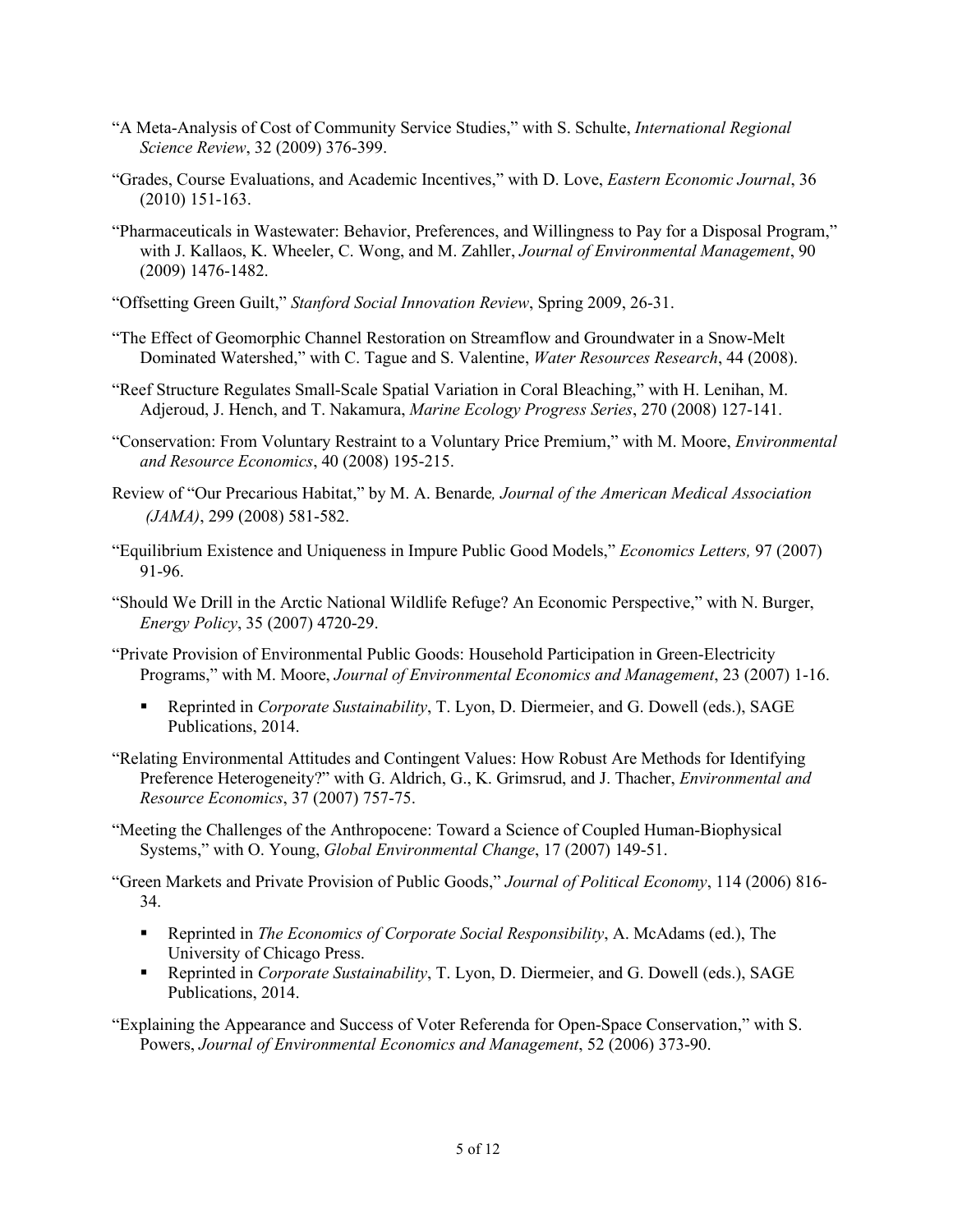- "Environmental Constraints on Hydropower: An Ex-Post Benefit-Cost Analysis of Hydroelectric Relicensing in Michigan," with M. Moore, F. Lupi, and E. Rutherford, *Land Economics*, 82 (2006) 389-403.
- Review of "The Economics of Sustainable Development," edited by S. Asefa, *Journal of Regional Science*, 46 (2006) 583-86.
- "Impure Public Goods and the Comparative Statics of Environmentally Friendly Consumption," *Journal of Environmental Economics and Management*, 49 (2005) 281-300.
- "Internal and External Influences on Pro-Environmental Behavior: Participation in a Green Electricity Program," with C. Clark and M. Moore, *Journal of Environmental Psychology*, 23 (2003) 237-46.
- Review of "Principles of Environmental and Resource Economics," edited by H. Folmer and H. L. Gabel, *The Annals of Regional Science*, 36 (2002) 697-99.
- "Can Shade-Grown Coffee Help Conserve Tropical Biodiversity? A Market Perspective," with K. Messer and M. Moore, *Endangered Species Update*, 17 (2001) 125-31.
- "Environmental Attitudes, Motivations, and Contingent Valuation of Nonuse Values: A Case Study Involving Endangered Species," with S. Reiling, *Ecological Economics*, 32 (2000) 93-107.
- "Do Reminders of Budget Constraints and Substitutes Influence Contingent Valuation Estimates? Another Comment," with S. Reiling, *Land Economics*, 75 (1999) 478-82.
- "Estimating and Questioning Economic Values for Endangered Species: An Application and Discussion," with S. Reiling, *Endangered Species Update*, 15 (1998) 9-15.

#### **BOOKS EDITED**

- *Environmental and Energy Policy and the Economy, Volume 3*, edited with T. Deryugina and J. Stock, University of Chicago Press, forthcoming,
- *Environmental and Energy Policy and the Economy, Volume 2,* edited with J. Stock and C. Wolfram, University of Chicago Press, 2021.
- *Environmental and Energy Policy and the Economy, Volume 1,* edited with J. Stock and C. Wolfram, University of Chicago Press, 2020.
- *Technology Choices: Finding Strategies for a Sustainable Maine*, edited with S. Smith and M. Anderson, University of Maine, Maine Agricultural and Forest Experiment Station Publication, 734 (1997) 164 pages.

#### **BOOK CHAPTERS, PROCEEDINGS, REPORTS**

- "Report on the Proposed Changes to the Federal Mercury and Air Toxics Standards," Co-chair of report for the External Environmental Economics Advisory Committee to the U.S. EPA, 2019, with J. Aldy, M. Evans, M. Fowlie, A. Levinson, and K. Palmer, 2019.
- "Public Goods," *Environmental and Natural Resource Economics: An Encyclopedia*, J. Whitehead and T. Haab (eds.), ABC-CLIO/Greenwood, 2014.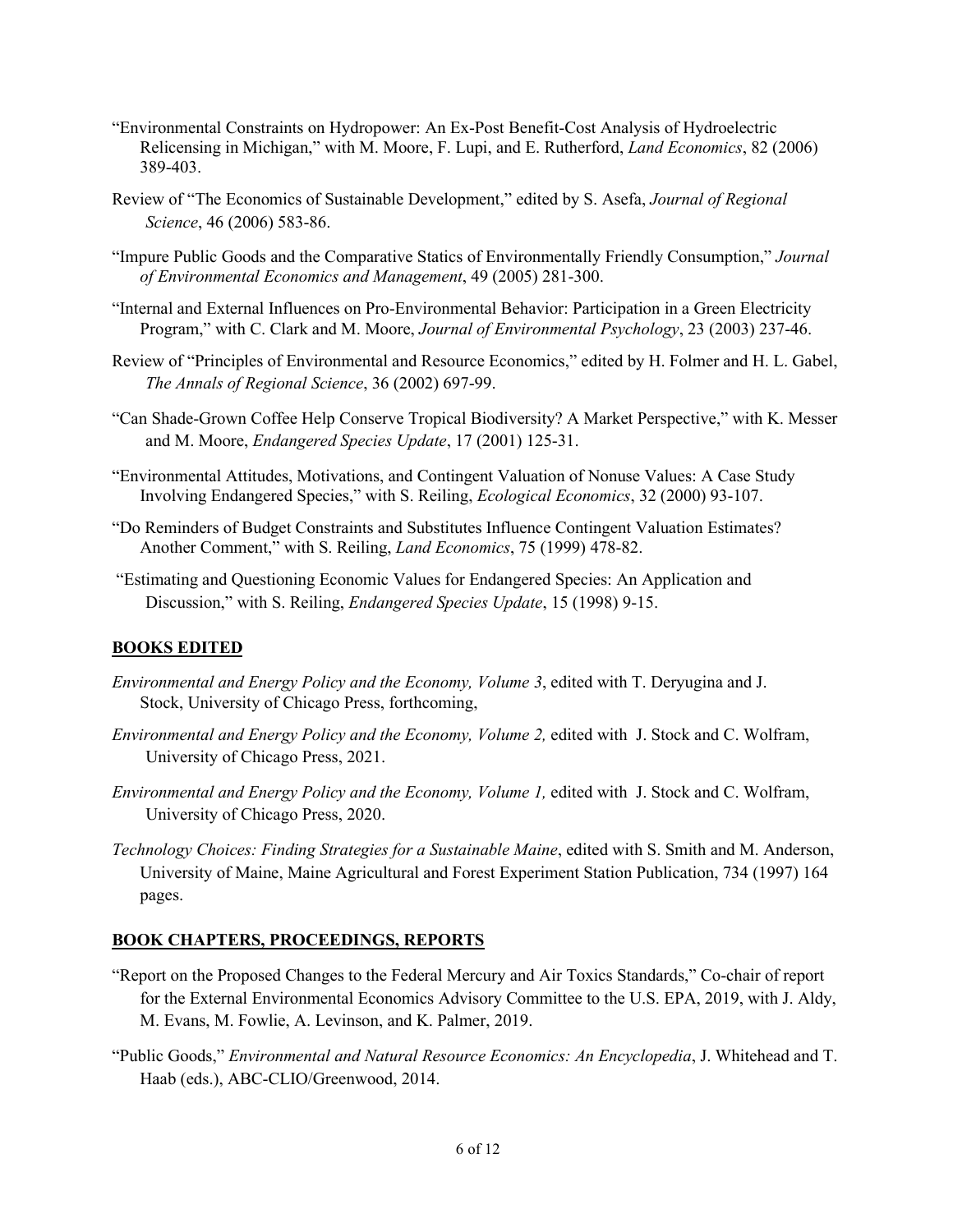- "Climate Policy and Voluntary Initiatives: An Evaluation of the Connecticut Clean Energy Communities Program," In *The Design and Implementation of U.S. Climate Policy*, D. Fullerton and C. Wolfram (eds.). University of Chicago Press, 2012.
- Discussion of "Carbon Prices and Automobile Greenhouse Gas Emissions," in *The Design and Implementation of U.S. Climate Policy*, D. Fullerton and C. Wolfram (eds.), 2012, University of Chicago Press.
- "An Economic Framework for Evaluating Climate Proofing Investments on Infrastructure," In *Paving the Way for Climate-Resilient Infrastructure: Guidance for Practitioners and Planners*, United Nations Development Program (UNDP), 2011.
- "Cost-Benefit Analysis," In *Encyclopedia of Climate and Weather, 2nd Edition*, S. Schneider, M. Mastrandrea, and T. Root (eds.), Oxford University Press, 2011.
- "Some Microeconomics of Eco-Entrepreneurship," In the *Advances in the Study of Entrepreneurship, Innovation, and Economic Growth*, G. Libecap (ed), Elsevier Science/JAI Press publishing, 2009.
- "An Economics Perspective on Treating Voluntary Programs as Clubs," with K. van 't Veld, In *Voluntary Programs: A Club Theory Perspective*, M. Potoski and A. Prakash (eds.), MIT Press, 2009.
- "Environmental Voluntary Contracts Between Individuals and Industry: An Analysis of Consumer Preferences for Green Electricity," with C. Clark, and M. Moore, In *Environmental Voluntary Contracts: Comparative Approaches to Regulation Innovation in the United States and Europe*, E. Orts and K. Deketelaere (eds.), Kluwer Law International, 2001.
- "Incorporating Resistance in Pesticide Management: A Dynamic Regional Approach," In *Regional Sustainability: Applied Ecological Economics Bridging the Gap Between Natural and Social Sciences*, I. Ring, B. Klauer, F. Watzold, and B. Mansson (eds.), Springer Verlag, 1999.
- "Lessons Learned From Past Research on Recreation Fees," with S. Reiling, In *Recreation Fees in the National Park Service: Issues, Policies and Guidelines for Future Action*, A. L. Lundgren (ed.), University of Minnesota Publication, No. BU-6767 (1996) 49-69.
- *An Economic Evaluation of Snowmobiling in Maine*, with S. Reiling and A. Kezis, University of Maine, Maine Agricultural and Forest Experiment Station Publication, 2069 (1997) 123 pages.
- "The Economic Impacts of Snowmobiling in Maine," with S. Reiling and R. Bennet, In *Proceedings of the 1997 Northeastern Recreation Symposium,* USDA Forest Service, Northeastern Forest Experiment Station, General Technical Report (1997).
- "A Modified Method for Measuring the Economic Impact of Tourism," with S. Reiling and J. Michael, In *Proceedings of the 1996 Northeastern Recreation Symposium*, USDA Forest Service, Northeastern Forest Experiment Station, General Technical Report-NE-232 (1996) 249-51.

## **OTHER PUBLICATIONS**

"Climate, Inequality, and the Economics of Sustainability," *Italian Institute for International Political Studies*, 2020.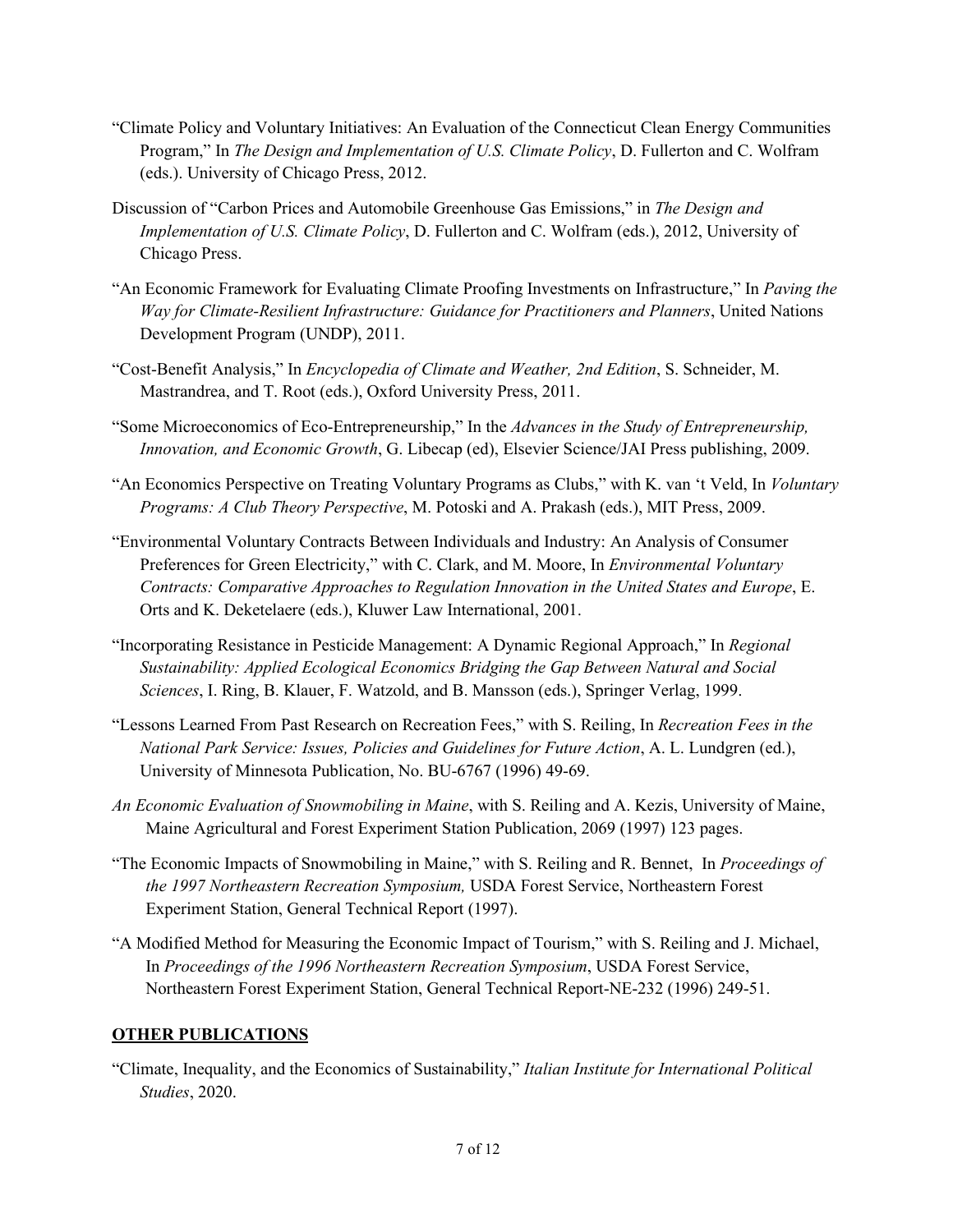- "How the Trump Administration Distorts Analysis of Key Environmental Rules," *Yale Environment 360*, January 29, 2018.
- "When Good Intentions Backfire," *Issues in Science and Technology*, Forum, Vol 34, Issue 1, 2017.
- "The Impact of Demographics on Long-Term Discount Rates," *VOX Column*, August 20, 2017, with E. Fenichel and E. Addicott.
- "Memo to the President: Support for the Green Climate Fund Puts America First," *Yale Environment 360*, July 13, 2017, with L. Martinez-Diaz.
- "Trump Will Stop Paying into the Green Climate Fund. He Has No Idea What It Is," *The Washington Post*, June 2, 2017.
- "This Tax Could Win Over Donald Trump While Helping the Environment," *TIME*, February 21, 2017.
- "The Case for the Green Climate Fund," *The Hill*, June 3, 2015, with G. Metcalf and W. Pizer.
- "Lower Prices Make it Harder to Meet Emission Reduction Goals," *New York Times*, December 18, 2014.
- "Are Electric Cars Greener? Depends on Where You Live," *Los Angeles Times*, November 16, 2014, with J. Graff-Zivin and E. Mansur
- "Saving Daylight Wastes Energy," *New York Times*, March 6, 2014.
- "Beware of the Rebound Effect," *New York Times*, March 20, 2012.
- "Coaches Game the System When Ranking College Football Teams in the US," *VOX Column*, December 24, 2011, with M. Potoski.
- "Are Americans Willing to Pay for Climate Change Mitigation?" *RFF Weekly Policy Commentary*, December 5, 2011, with K. Boyle and A. Leiserowitz.
- "Cheap Gas is a Trap," *New York Times*, November 7, 2011.
- "Building Codes and Energy Policy," *Resources Magazine*, Fall 2010, with G. Jacobsen.
- "Discussion of Carbon Prices and Automobile Greenhouse Gas Emissions," in *The Design and Implementation of U.S. Climate Policy*, 2012, University of Chicago Press
- "Trends in Environmental Concern as Revealed By Google Searches," *VOX Column*, August, 2010, with M. Kahn.
- "Is it Obama's Spill Now? Seize An Opportunity," *New York Times*, May 26, 2010.
- "What the Spill Means for Offshore Drilling? Tax, Baby, Tax," *New York Times*, April 29, 2010.
- "Greener Pastures for Commercial Real Estate," *Wall Street Journal*, December 16, 2009.
- "What's The Point of Daylight Time?" *New York Times*, November 20, 2008, with L. Grant.
- "Does Daylight Saving Time Save Electricity?" *VOX Column*, December 5, 2008, with L. Grant.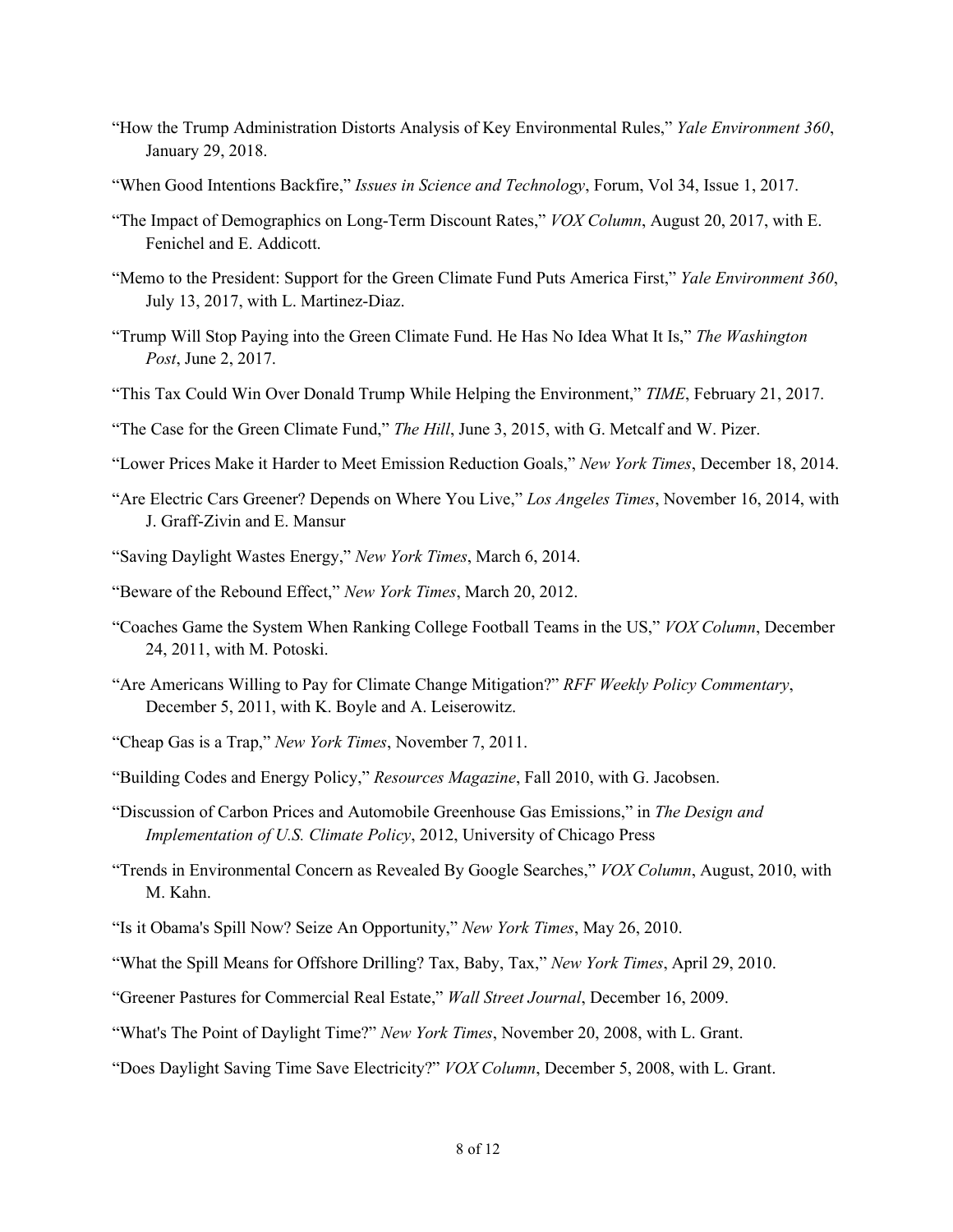"Oil and the Arctic National Wildlife Refuge," *RFF Weekly Policy Commentary* Oct. 5, 2008, reprinted in Issues of the Day, Resources for the Future Press, with N. E. Burger.

"What Would Environmentalists Do with ANWR?" *San Diego Union-Tribune*, July 18, 2008.

"Letter in Response to No Middle Way on The Environment," *The Atlantic Monthly*, April 1998.

#### **GRANTS**

Sloan Foundation, Environmental and Energy Policy and the Economy, 2022-2025 (\$599,844) Sloan Foundation, Environmental and Energy Policy and the Economy, 2018-2021 (\$432,372) Yale Center for Business and Environment, PI with J. Shapiro, 2016–2018 (\$34,480) Yale Center for Business and Environment, PI, 2011–2011 (\$28,000) Founding Grant for the University of California Center for Energy and Environmental Economics (UCE3), Co-PI, 2009–2012 (\$2.4 million) University of California Energy Institute, PI, 2007–2008 (\$25,000) U.S. Environmental Protection Agency, PI, 2000–2002 (\$68,042) Michigan Department of Environmental Quality, PI, 2000–2002 (\$43,843)

## **CONFERENCES AND WORKSHOPS ORGANIZED**

Co-Organizer, Yale Conference on Public Investment for Decarbonization, 2021 Co-Organizer, NBER Environmental and Energy Policy & the Economy, May 2019, 2020, 2021 Co-Organizer, NBER Summer Institute Program on Environmental and Energy Economics, 2009, 2021 Co-Organizer, NBER Spring Program on Environmental and Energy Economics, 2018 Co-Organizer, Conference on Identifying Causal Effects in Environmental and Energy Economics, University of Tennessee, 2013 Co-Organizer, AERE Sessions at the annual Allied Social Science Association (ASSA) Meetings, 2009–2011, Chair 2012 Co-Organizer, Yale Environmental Economics Seminar, 2009–present Co-Organizer, EDF Workshop on the Rebound Effect, 2011 Co-Organizer, Voluntary Approaches to Environmental Protection, UCSB, 2009 Co-Organizer, 9th Occasional Workshop on Environmental Economics, UCSB, 2006

## **AWARDS AND RECOGNITIONS**

Keynote Speaker, 16<sup>th</sup> Conference on Economic Growth & Development, Indian Statistical Institute Keynote Speaker, CESinfo Energy and Climate Economics Workshop, Munich, Germany, 2020. Keynote Speaker, Envt. & Natural Resource Conservation Workshop, Montpelier, France, 2019. Keynote speaker, 7th International Symposium on Environment & Energy Finance, Paris, 2019 Keynote speaker, Maine Economics Conference, 2018 Bicentennial Distinguished Alumni Award, University of Michigan, 2017 Vatter Memorial Lecture at Portland State University, 2017 AERE Nomination Committee, 2017 Fellow Silliman College, Yale University, 2016- Distinguished Visiting Scholar, Vanderbilt University School of Law, Sept 2007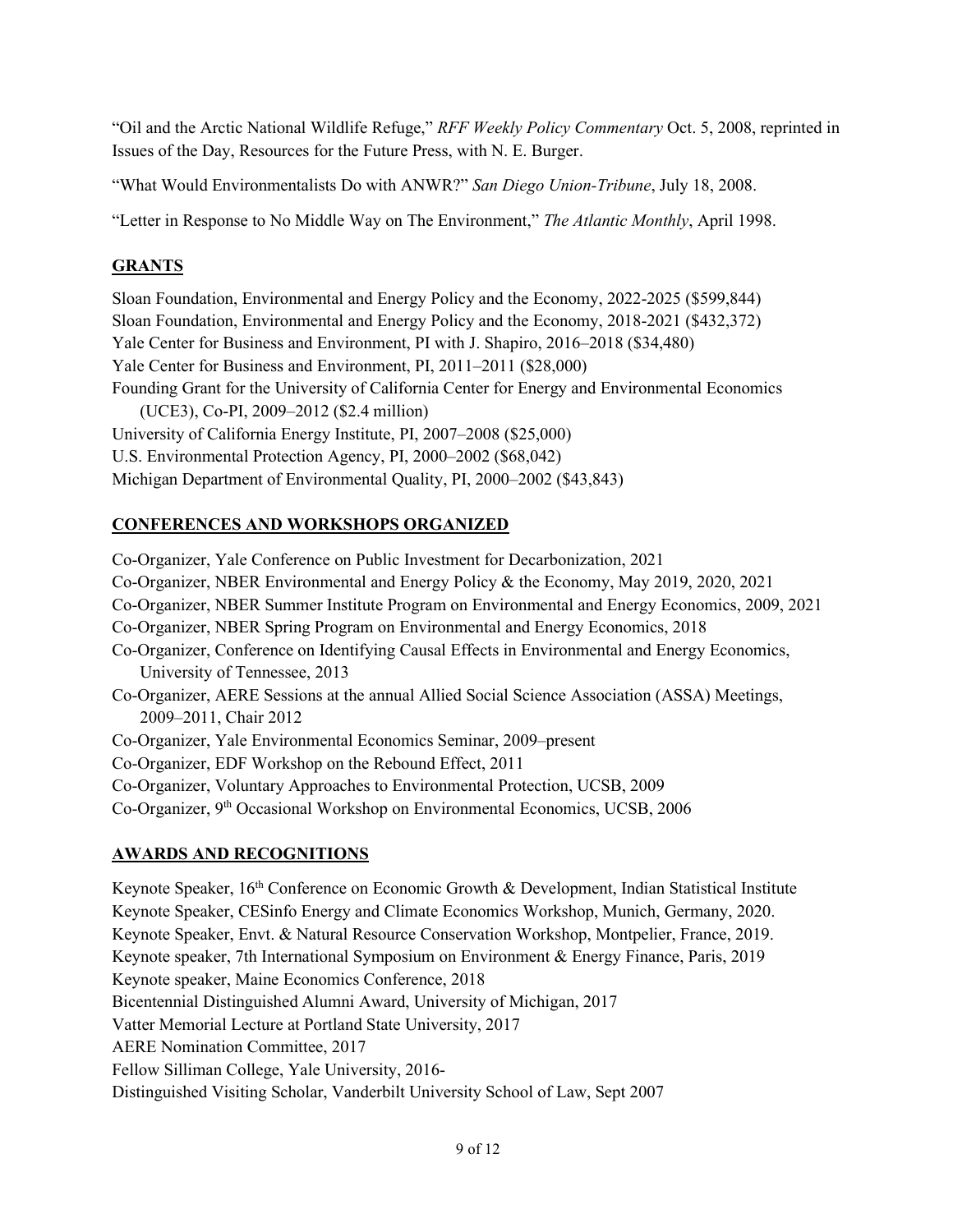Ayers Brinser Award, University of Michigan, 2003 Mans-Spector Fellowship, University of Michigan, 2003-2004 Science to Achieve Results (STAR) Graduate Fellowship, U.S. EPA, 1999-2002 Outstanding Graduate Student Teaching Award, SNRE, University of Michigan, 2000

## **SELECTED INVITED SEMINARS AND LECTURES**

2016−: Georgia State University; London School of Economics, Cambridge University, ETH Zurich, Università Bocconi, University of California, Santa Barbara, Carnegie Mellon University/University of Pittsburg, Duke-NC State-UNC joint, Harvard University, Cornell University, Toulouse School of Economics, London School of Economics, University of Connecticut.

2012−2015: The National Academy of Sciences, Washington, DC; Global Environment Facility; Basque Center for Climate Change (BC3), Bilbao, Spain; Columbia University; Center for European Economic Research, Manheim, Germany; Fordham University; University of California, Santa Barbara; Resources for the Future; Stanford University; Williams College; University of Illinois, Urbana-Champaign; University of Rhode Island; Environmental Defense Fund.

2010−2011: Amherst College; Columbia University; Connecticut College; Harvard University; Massachusetts Institute of Technology; New York University; Oregon State University; Tulane University; University of Colorado; University of Tennessee; INRA Economie, Rennes, France; University of Michigan; University of Montpelier, France; Environmental Defense Fund; Yale Law School.

2007−2009: Brown University; Cal Poly; Columbia University; Duke University; Harvard University; North Carolina State University; Princeton University; University of Washington; Resources for the Future; Stanford University; University of Calgary; University of California Energy Institute; University of California, Los Angeles; University of California, San Diego; University of California, Santa Barbara; University of Maryland; Vanderbilt University; Yale University.

PRIOR TO 2007: Mystic Seaport, Mystic, CT; Rensselaer Polytechnic Institute; Tufts University; University of California, Berkeley; University of California, Davis; University of California, Energy Institute; University of California, Los Angeles; University of California, Santa Barbara; University of British Columbia; University of Illinois, Urbana-Champaign; University of Maine; University of Michigan; University of Minnesota; University of New Hampshire; University of Vermont; University of Victoria; Williams College; Yale University.

# **SELECTED CONFERENCE AND WORSHOP PRESENTATIONS**

13th International Workshop on Empirical Methods in Energy Economics, Zurich, 2020. Northeast Environmental and Energy Economics Workshop, 2017, 2018 Energy Efficiency Workshop, Council of Economic Advisors, Washington, DC, 2016 Benefits Transfer Workshop, US EPA, 2016 New Directions in Climate Change Economics, Stanford University, 2015 Children and Climate Change, Princeton University, 2015 Energy Efficiency and Climate Policy, European University Institute, Florence, Italy, 2014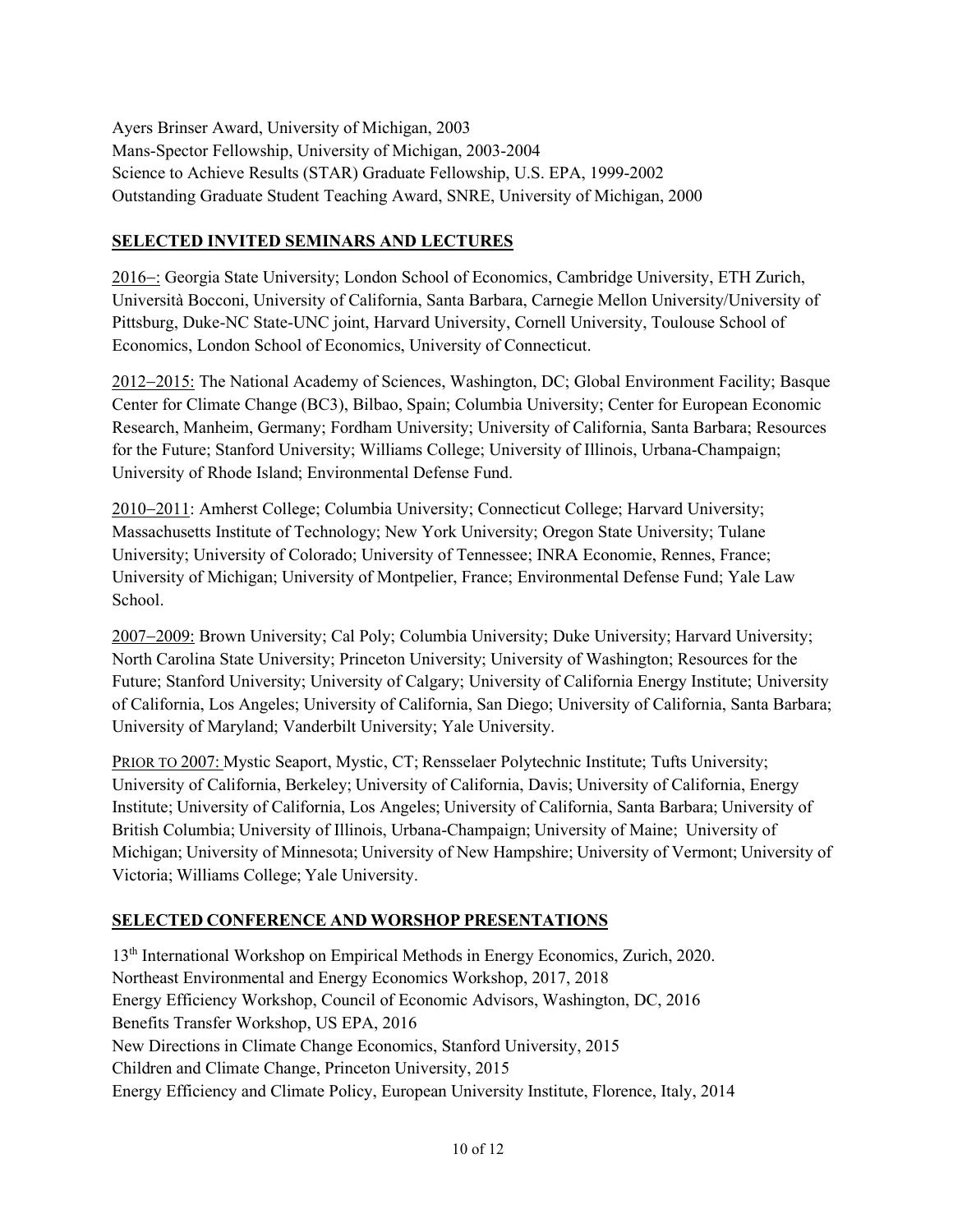Climate Change, Raising Ambition, Delivering Results, Chatham House, London, UK, 2014 Conference on Transportation, Energy, Economics and Environment, University of Michigan, 2014 International Environmental Agreements, Columbia University, 2014 The Future of the World Bank and IMF, Williams College, 2012 EDF-Alliance Program, The Italian Institute at Columbia University, 2011 The Next Round of Climate Economics and Policy Research, RFF, Washington DC, 2011 Energy Policy Symposium, RFF, Washington DC, 2011 UBC Environmental Economics Workshop, 2010 UNDEP Climate Change Adaptation, San Salvador, El Salvador, 2010. Yale Clean Energy Innovation Conference, 2010 NBER Environmental & Energy Economics Spring Meeting, 2010. AEA session at the ASSA annual meetings, 2009, 2016, 2017 Environmental Federalism, The Newseum, Washington, DC, 2009 The Promise of Socially Responsible Investing, Princeton University, 2008 UC Energy Institute Working Group, Berkeley, 2008, 2007 Frontiers in Eco-Entrepreneurship, panelist, UC Santa Barbara, 2008 Conference in Honor of Roger Bolton, Williams College, 2008 Strategy and the Business Environment, Duke University, Fuqua School of Business, 2008 NBER Environmental and Energy Economics Program Meeting, Stanford, 2008 Carbon Offsets and Renewable Energy Certificates, Federal Trade Commission, 2008 Conference on Voluntary Programs and Club Theory, University of Washington, 2007 Industry Self-Regulation Conference, Harvard Business School, 2007 Power Conference, UC Energy Institute, Berkeley, 2007, 2009, 2011 NBER Working Group on Public Policy and the Environment, Cambridge, 2007, 2004, 2002 Round Table on Environmental Voluntary Contracts, Vanderbilt University School of Law, 2006 Occasional Workshop on Environmental Economics, UC Santa Barbara, 2005 International Institute of Public Finance, Helsinki, Finland, 2002 AERE session at ASSA annual meetings, 2006, 2002, 2011, 2013, 2015 AERE session at AAEA annual meetings, 2004, 2001 Wharton Impact Conference, University of Pennsylvania, 1999 HERE Workshop, Iowa State University, 2001, 2000, 1999 UFZ-Center for Environmental Research, Leipzig Halle, Germany, 1998

## **REVIEWING ACTIVITY**

Co-Editor, Special Issue of the *Journal of Economic Behavior and Organization* on "Identifying Causal Effects in Environmental and Energy Economics"

PERIODIC REVIEWER FOR: American Economic Journal: Applied Economics; American Economic Journal: Economic Policy; American Economic Journal: Microeconomics; American Economic Review; American Journal of Agricultural Economics; The BE Journals in Economic Analysis & Policy; Bulletin of Economic Research; Climate Change Economics; Ecological Economics; Economica; Economics Letters; Energy Economics; Energy Policy; Environmental and Resource Economics; Environmental Management; European Journal of Political Economy; Journal of Economic Education; Journal of Economics and Management Strategy; Journal of Environmental Economics and Management; Journal of